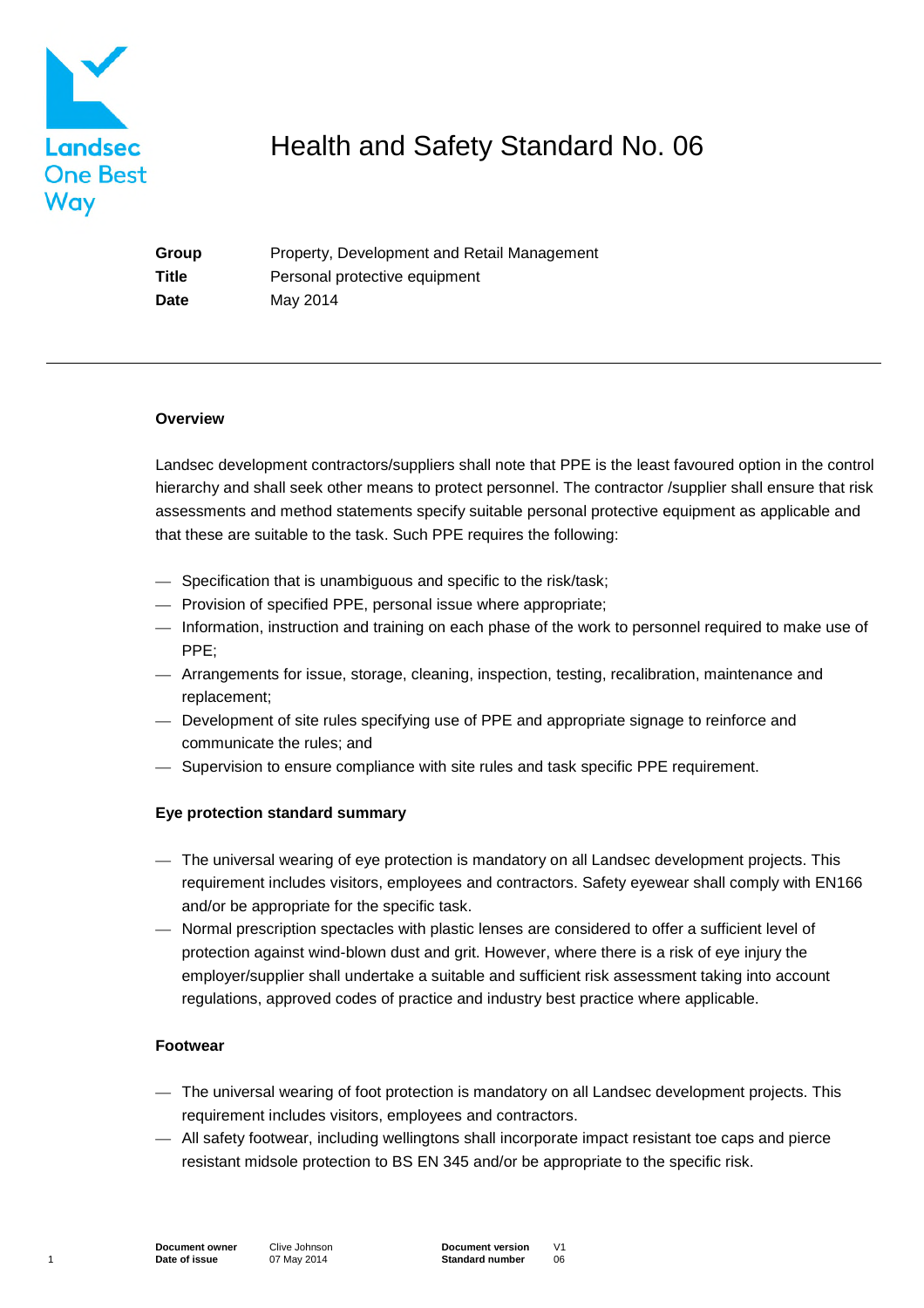

— Where there is a risk of foot injury the supplier shall undertake a suitable and sufficient risk assessment taking into account regulations, approved codes of practice and industry best practice where applicable.

## **Hand protection/ gloves**

— The universal wearing of hand protection is **mandatory** on all Landsec development projects. The glove type **must** be specified for task specific activities within the risk assessment. This requirement includes visitors, employees and contractors.

## **Work wear**

- Basic class 2 hi-visibility garments are required on most construction sites. High visibility clothing/vest to EN 471 and/or be appropriate to the specific risk.
- Where there is a requirement for higher specification work wear, the supplier shall undertake a suitable and sufficient risk assessment taking into account regulations, approved codes of practice and industry best practice where applicable.
- Where work wear is issued, arrangement shall have to be made for identifying the wearer, e.g. Supervisor.

All hi visibility vests or jackets the following additional wording on the reverse is desirable;

- Supervisors "It's okay to talk to me about safety" (desirable)
- Operatives "Stop me if I am not working safely" (desirable)

The issue of duplicate sets and contracts in place for regular cleaning may be required depending on the duration of the project.

# **Head Protection**

- The universal wearing of head protection is mandatory on all Landsec development projects, note the head protection type must be specified for task specific activities within the risk assessment. This requirement includes visitors, employees and contractors.
- Hard hats to the specification of EN 397 and/or be appropriate to the specific risk, e.g. chin straps may be required.
- Contractors/Suppliers shall ensure the ready availability of extra-large hard hats for workers with dreadlocks, which may be worn for religious or non-religious reasons.
- The duty to wear a hard hat does not apply to turban-wearing Sikh workers.

In order to ensure individuals in either of the above groups are treated with respect, contractors/suppliers shall ensure that all supervisors are to be briefed that extra-large hats may be supplied and/or turban wearers accepted without fuss or delay.